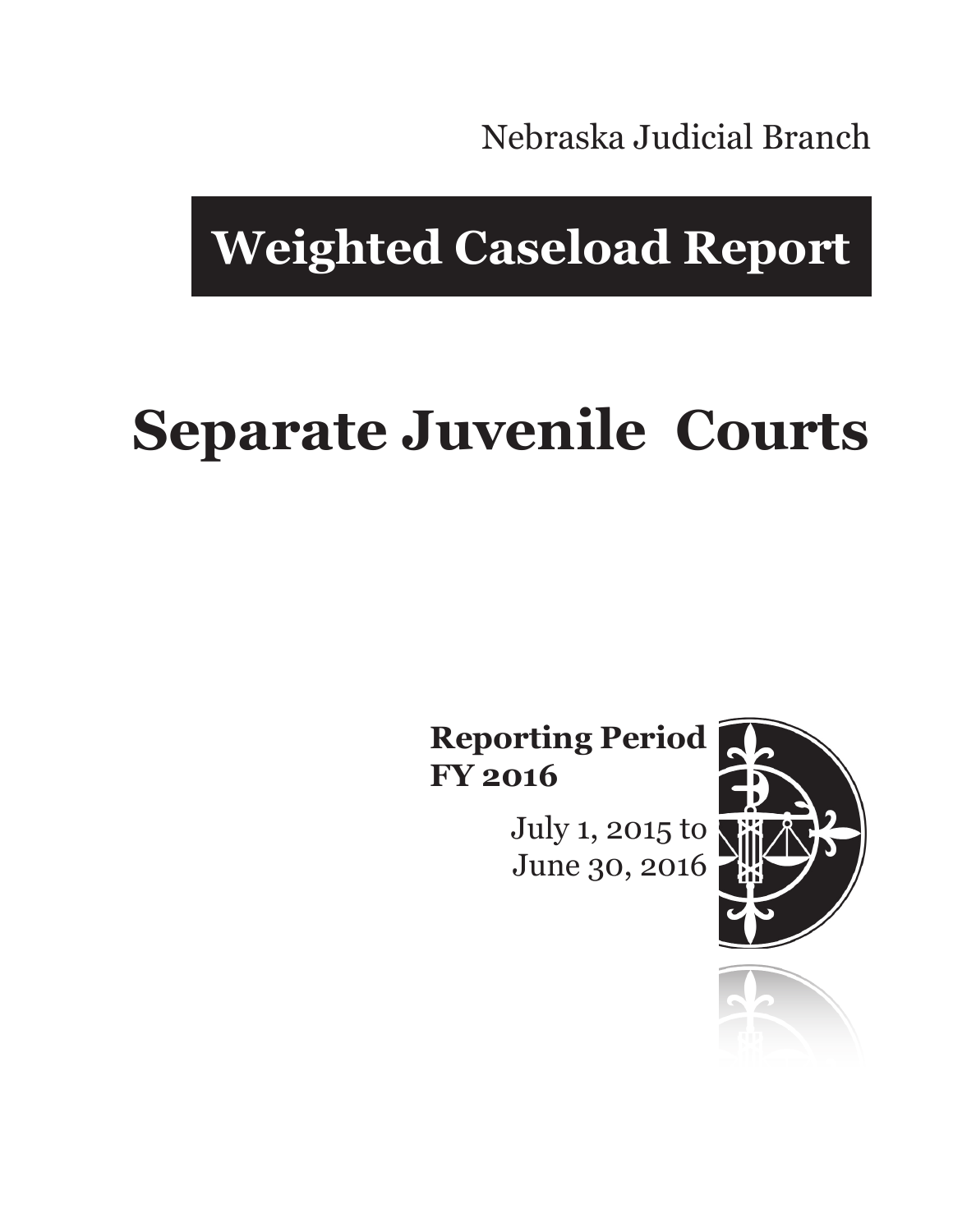### Nebraska Separate Juvenile Courts Weighted Caseload Report

#### **FY 2016 (July 1, 2015 — June 30, 2016)**

This Weighted Separate Juvenile Court Caseload Report contains caseload statistics for Nebraska's three separate Juvenile Courts. The judiciary of Nebraska currently assesses the need for judicial positions using a disposition-based, weighted caseload method. Weighted caseload systems provide objective, standardized determinations of resource needs.

*No quantitative judgeship assessment method, including a weighted caseload system will determine the exact number of judges required within a judicial district. But quantitative methods, such as weighted caseload can approximate the need for judgeships and provide a point of reference or standard for comparing relative need among judicial districts. Other measures, both qualitative and quantitative, may be used in conjunction with the weighted caseload standard calculation to support the assessment of judicial need. In particular, should the standard calculation show the need for a fractional judge (less than the full-time equivalent), additional assessments as to the relative workload per judge within a district and travel per judge may be useful. Also, other useful measures may include analyses of budget constraints, population trends, and other factors that may differentially affect the need for judges across districts.*

**Mission of the Nebraska Administrative Office of the Courts:**

Under the direction of the Nebraska Supreme Court, the Administrative Office of the Courts' mission is to ensure the public has equal access to justice, using leadership, education, technology, and administrative services to implement consistent, efficient, and effective court practices.



**Corey R. Steel | Nebraska State Court Administrator Nebraska Supreme Court**

Rm. 1213 State Capitol | P.O. Box 98910 | Lincoln, NE 68509 T 402.471.3730 | F 402.471.2197 www.supremecourt.ne.gov